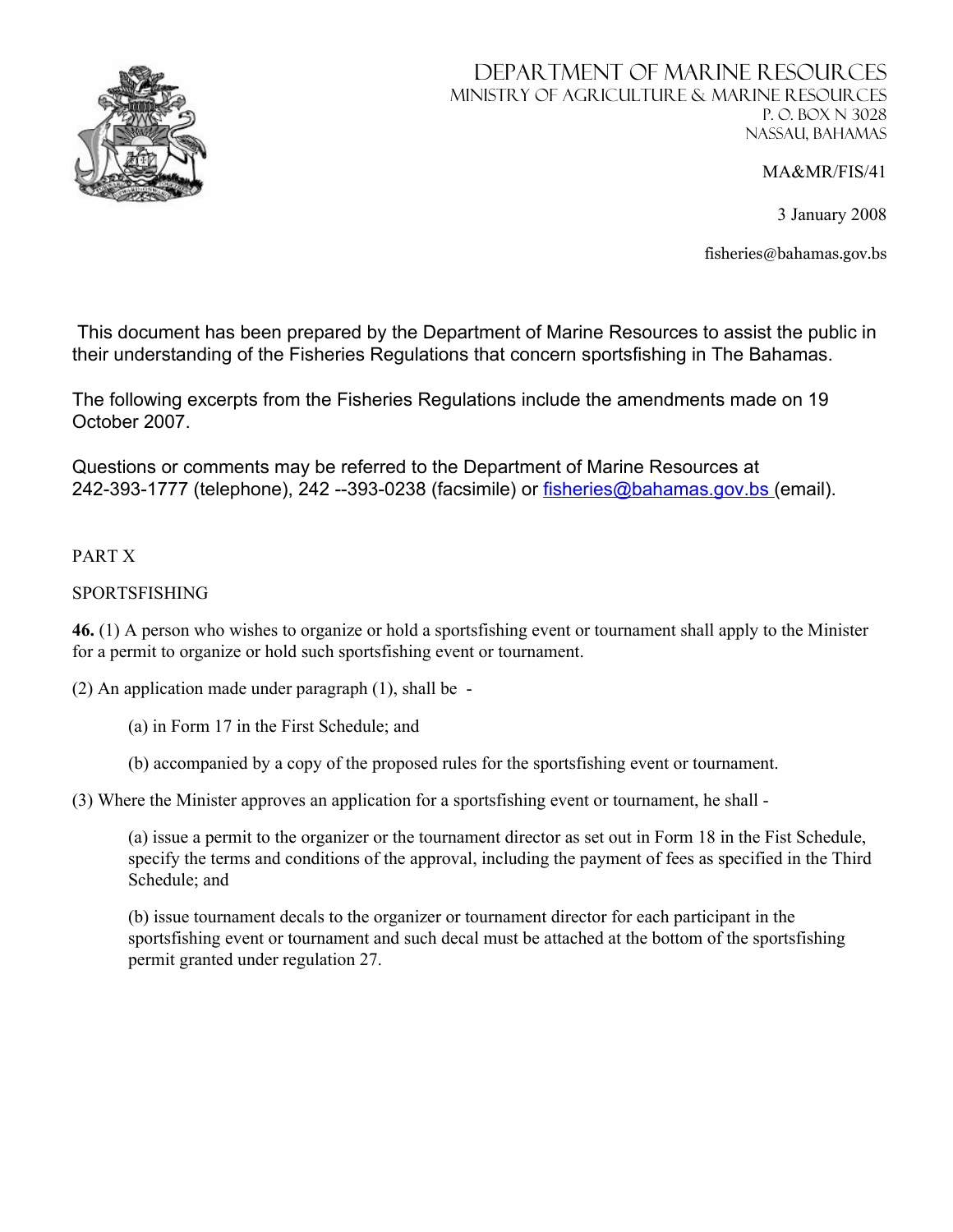(4) In this Part, "sportsfishing" means foreign fishing within the exclusive fishery zone for sporting purposes or purposes other than commercial.

**47.** (1) The owner or operator of a vessel shall not permit the vessel to be engaged in sportsfishing unless the owner or operator of the vessel-

(a) holds a permit granted by the Minister under this regulation authorising the vessel to be so engaged; and

(b) pays for the permit the fee prescribed in the Third Schedule.

(2) Paragraph (1) shall not apply to Bahamian owned and licensed charter vessels or a boat which is normally towed by or carried on a vessel to which that paragraph applies.

(3) An application for a permit under paragraph (1) shall be made to the Minister in Form 7 in the First Schedule and be submitted-

(a) in the case of a vessel entering The Bahamas for the purpose of sportsfishing, to the customs officer at the Port of Entry at which the vessel first called;

(b) in any other case to the office of the Director of Fisheries.

(4) The permit granted under paragraph (3) shall be in Form 8 in the First Schedule.

(5) A foreign vessel engaged in a sportsfishing event or tournament shall be in possession of a valid permit granted under paragraph (3).

(6) No person shall sell or attempt to sell fishery products derived from sportsfishing under the terms and conditions of a permit granted under paragraph (3).

No vessel shall engage in a sportsfishing event or tournament or tournament unless the owner or operator of that vessel -

(a) has been issued a tournament decal by the organizer or tournament director: and

(b) has attached the tournament decal at the bottom of the sportsfishing permit granted under this regulation.

**48.** (1) In sportsfishing the following rules apply-

(a) a person shall fish by the traditional method of angling with a hook or lure attached to a line held in the hand or attached to a pole, rod or reel;

(b) a person, unless otherwise authorised by the respective permit, shall not use a spear, a fish trap, or a net other than a landing net;

(c) each vessel shall use not more than 6 rods or reels unless the operator is in possession of a permit authorising the use of more rods or reels;

(d) any migratory fishery resource (such as Kingfish, Dolphin, Tuna or Wahoo) that is caught shall not in total exceed eighteen fish aboard the vessel at any time;

(e) any Billfish (such as Marlins, Sailfish or Swordfish) caught shall be returned to the sea unharmed except where landed under the terms of an approved sportsfishing event or tournament; and

(f) no vessel have on board at any time -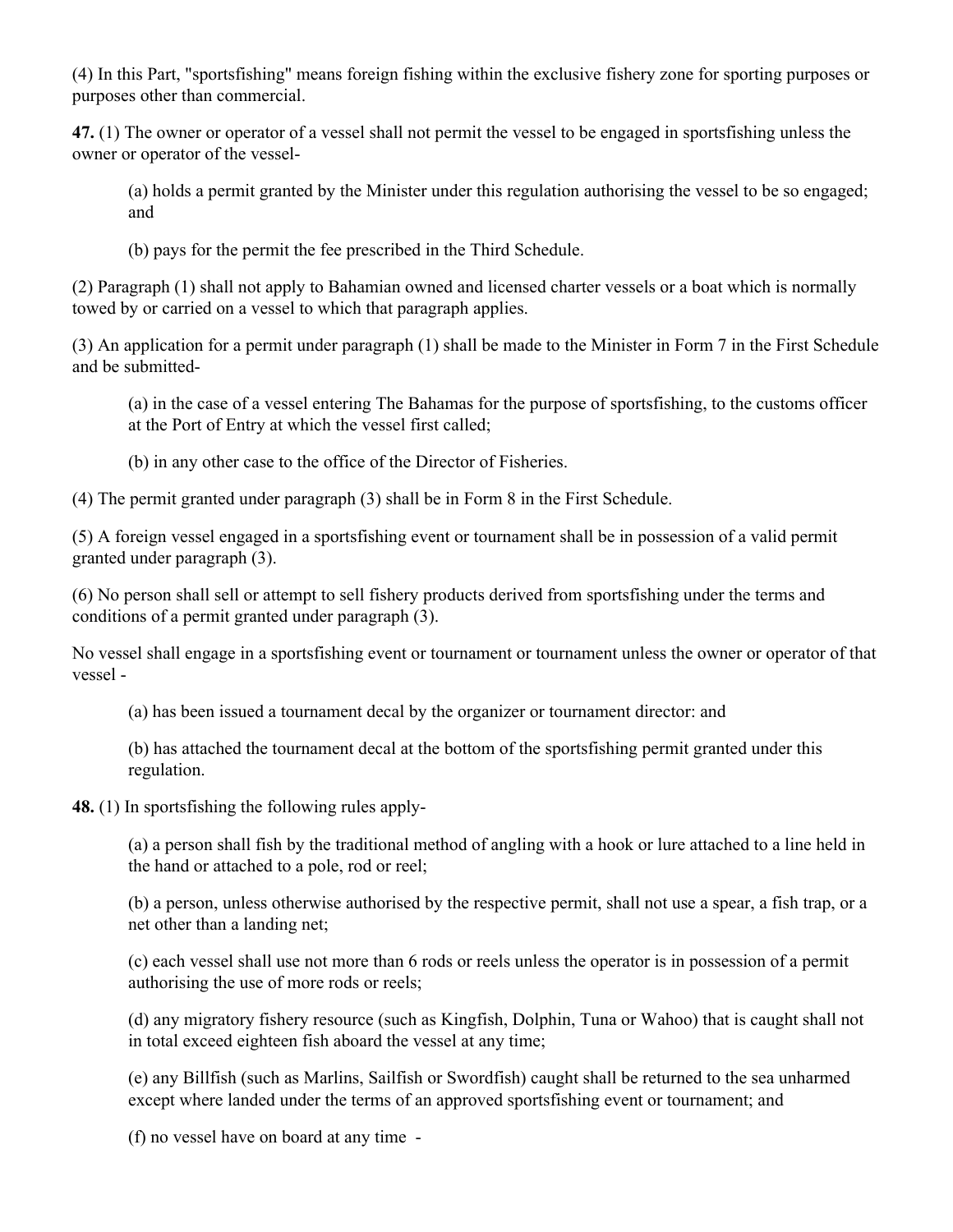(i) turtle

(ii) conchs, exceeding six;

(iii) crawfish, exceeding ten; or

(iv) other demersal fishery resources exceeding sixty pounds or twenty fish.

(2) The limitation specified in  $(1)(d)$ , (e) and (f) shall also apply to a Bahamian vessel engaged in fishing for purposes other than commercial by persons who are not Bahamians.

(3) A fishery inspector shall be permitted to enter and inspect a vessel that has engaged in sportsfishing.

(4) For the purposes of this regulation permanent residents would be treated the same as Bahamians.

Part XV

General

**70.** (1) Without prejudice to the foregoing regulations, no person shall for commercial purposes export any fishery product or fishery resource, sea-shell or coral unless-

- (a) he holds a licence from the Minister on behalf of the product or resource he wishes to export;
- (b) the product or resource is presented to a fisheries inspector at the time of exportation; and
- (c) the export duty on such product or resource as may be specified in the Second Schedule is paid.

(2) Subject to paragraph (1) no person shall take out of The Bahamas migratory fishery resource which consists in total of more than six Kingfish, Dolphin and Wahoo or ten pounds of conch or crawfish or more than twenty pounds of other demersal fishery resource.

(3) Subject to paragraph (1), a foreign vessel engaged in sportsfishing for which a permit was issued under regulation 47 shall, on leaving The Bahamas, be allowed to export the amount of fishery products aboard that vessel in accordance with the catch limits under regulation 48.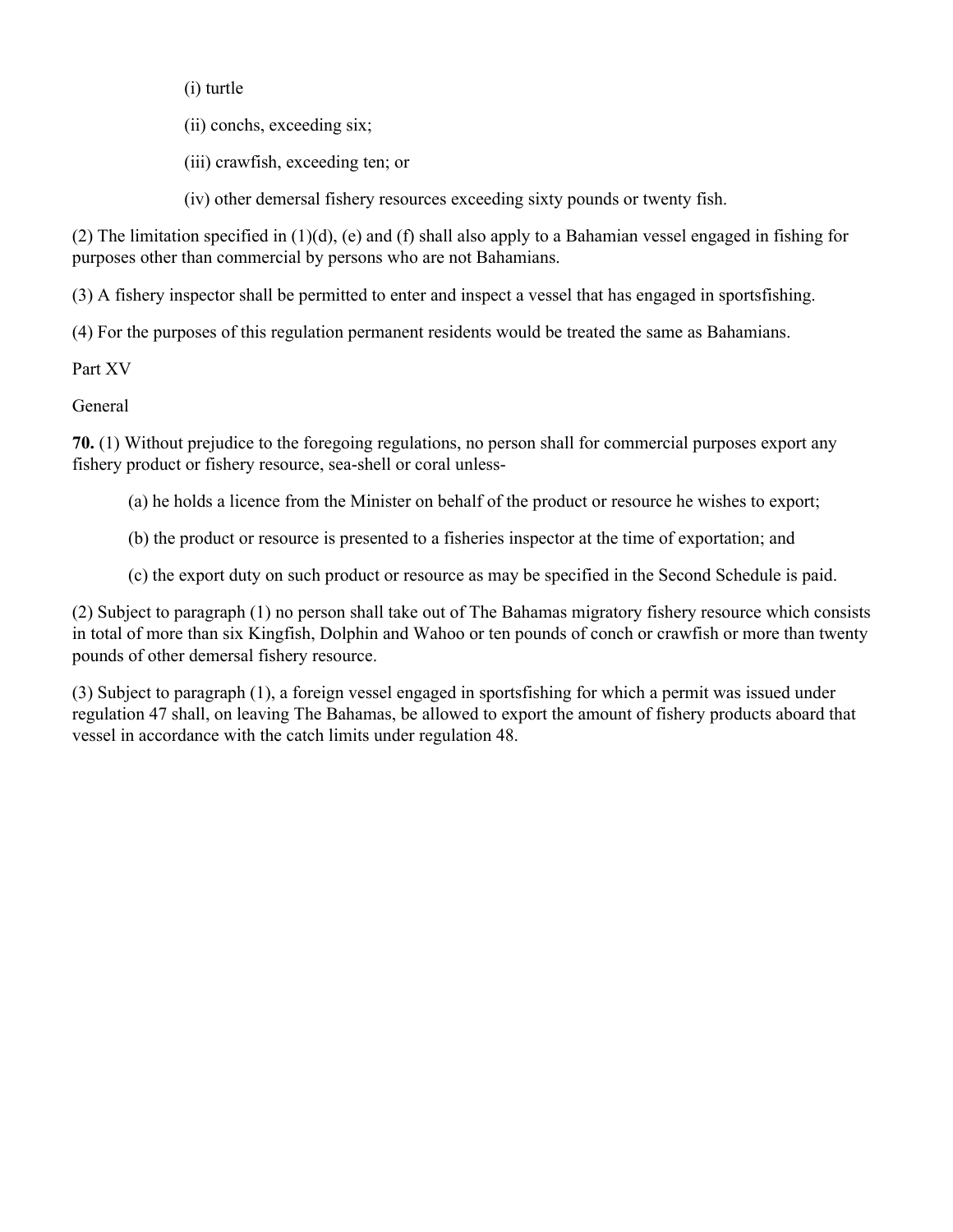## **FORM 17 (Regulation 46(2))**

#### **APPLICATION TO CONDUCT A SPORTSFISHING EVENT OR TOURNAMENT**

### **FISHERIES RESOURCES (JURISDICTION AND CONSERVATION) ACT (Ch. 244)**

#### **FISHERIES RESOURCES (JURISDICTION AND CONSERVATION) REGULATIONS**

| 10. Catch and Release Yes () No ()                           |  |  |
|--------------------------------------------------------------|--|--|
|                                                              |  |  |
| 11. Proposed Event or Tournament Rules Attached Yes () No () |  |  |
|                                                              |  |  |
|                                                              |  |  |
|                                                              |  |  |

.......................................................

**Signature of Applicant** 

.............................................

**Date**